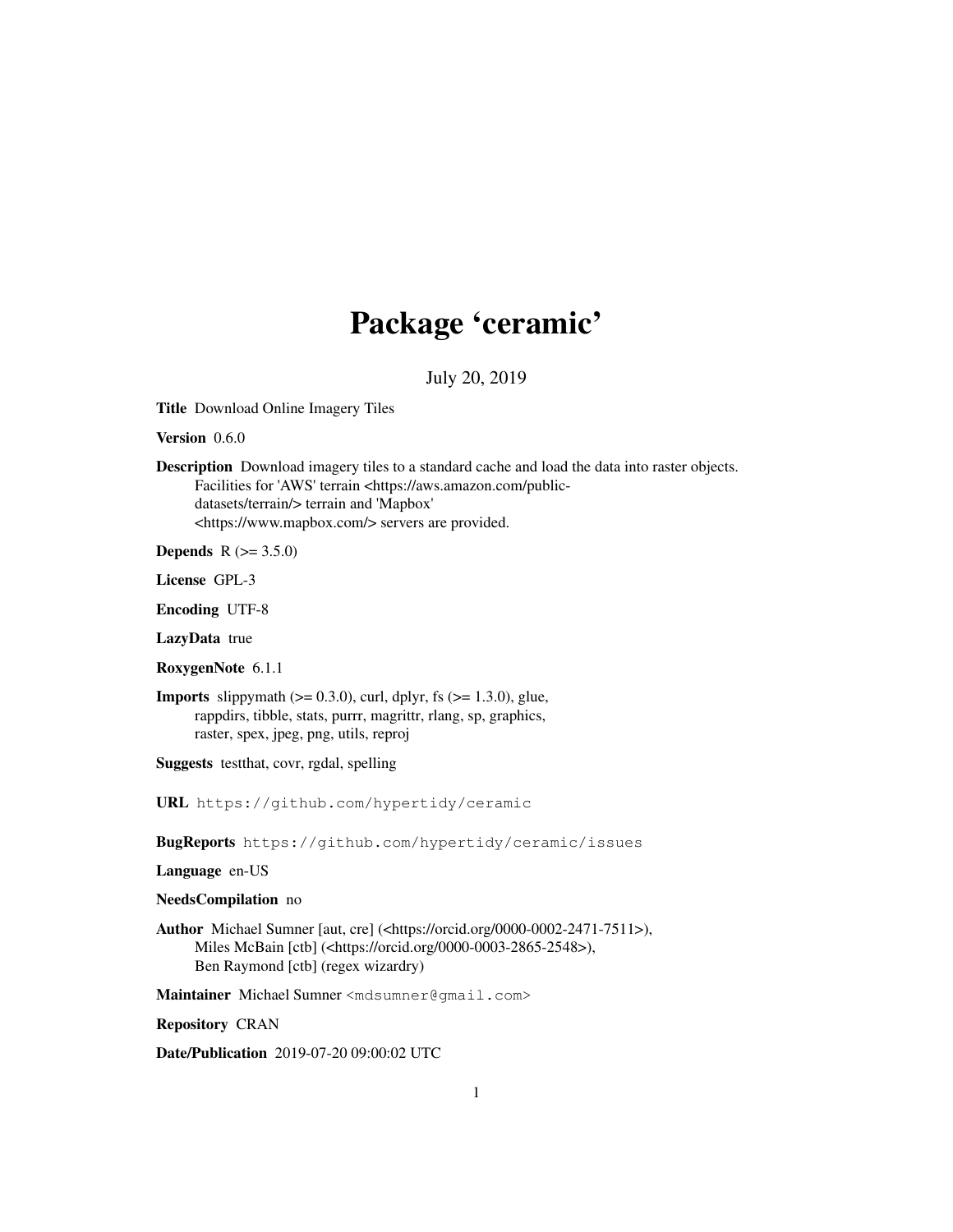# R topics documented:

ceramic-package *Obtain imagery tiles*

## Description

The ceramic package provides tools to download and load imagery and raster tiles from online servers.

## Details

Any process that can trigger downloads will first check the ceramic\_cache() in case the tile already exists.

The main functions are for downloading tiles and loading them as raster objects, and each accepts a spatial object for the first argument, alternatively a raster extent, or location:

| get tiles      | Download tiles for a given service for an extent and resolution                        |
|----------------|----------------------------------------------------------------------------------------|
|                | get_tiles_buffer Download tiles based on location and buffer (width, height) in metres |
| get tiles dim  | Download tiles based on extent and output dimension in pixels                          |
| get tiles zoom | Download tiles base on extent and zoom level                                           |

Two helper functions will trigger the download of tiles and also collate the result into a raster object:

| cc location | Download tiles and build a raster object of imagery                     |
|-------------|-------------------------------------------------------------------------|
|             | cc_elevation Download tiles and build a raster object of elevation data |

Administration functions for handling the file cache and required API key for on online service:

| qet_api_key   | Return the stored key for online API, or NULL                              |
|---------------|----------------------------------------------------------------------------|
| ceramic cache | Report the location of the tile cache                                      |
|               | clear_ceramic_cache Delete all files in the tile cache (use with caution!) |

Other functions that are either rarely used or considered subject to change: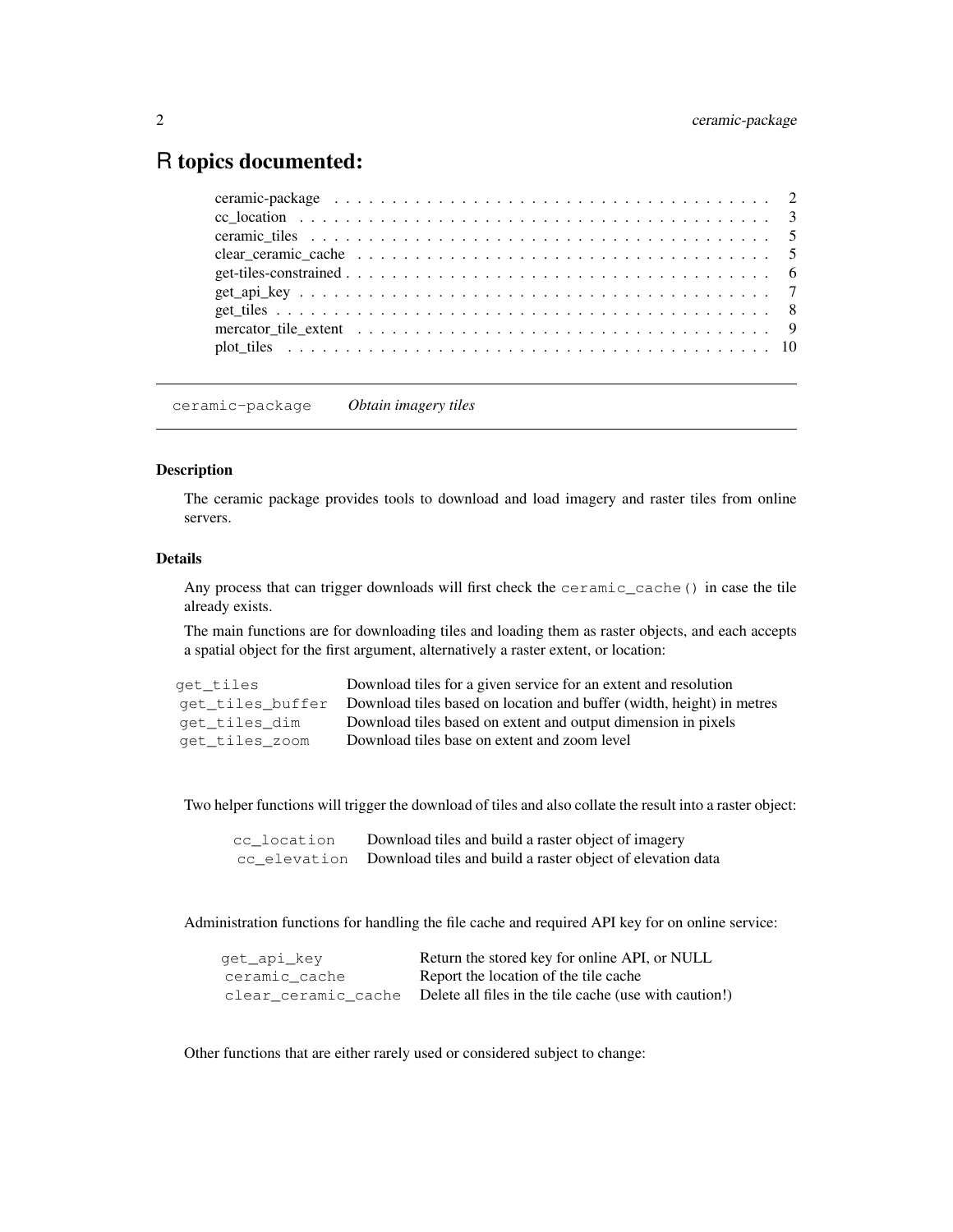## cc\_location 3

| ceramic_tiles        | Find particular tiles from the cache                                                             |
|----------------------|--------------------------------------------------------------------------------------------------|
| mercator_tile_extent | Abstract raster-extent form of the spherical Mercator tile system, expressed in tile-index and a |
| plot_tiles           | Plot the tiles from ceramic_tiles                                                                |
| tiles_to_polygon     | Convert ceramic_tiles to simple features format                                                  |
| cc casey             | Specific location hardcoded form of cc_location                                                  |
| cc davis             | Specific location hardcoded form of cc_location                                                  |
| cc heard             | Specific location hardcoded form of cc_location                                                  |
| cc_kingston          | Specific location hardcoded form of cc_location                                                  |
| cc_macquarie         | Specific location hardcoded form of cc_location                                                  |
| cc mawson            | Specific location hardcoded form of cc_location                                                  |
|                      |                                                                                                  |

cc\_location *Obtain tiled imagery by location query*

#### Description

Obtain imagery or elevation data by location query. The first argument loc may be a spatial object (sp, raster, sf) or a 2-column matrix with a single longitude and latitude value. Use buffer to define a width and height to pad around the raw longitude and latitude in metres. If loc has an extent, then buffer is ignored.

#### Usage

```
cc_location(loc = NULL, buffer = 5000, type = "mapbox.satellite",
  \ldots, zoom = NULL, max_tiles = NULL, debug = FALSE)
cc_macquarie(loc = c(158.93835, -54.49871), buffer = 5000,
  type = "mapbox.outdoors", \ldots, zoom = NULL, max_tiles = NULL,
  debug = FALSE)
cc_davis(loc = c(77 + 58/60 + 3/3600, -(68 + 34/60 + 36/3600)),
 buffer = 5000, type = "mapbox.outdoors", ..., zoom = NULL,
 max_tiles = NULL, debug = FALSE)
cc_mawson(loc = c(62 + 52/60 + 27/3600, -(67 + 36/60 + 12/3600)),
 buffer = 5000, type = "mapbox.outdoors", ..., zoom = NULL,
 max_tiles = NULL, debug = FALSE)
cc_casey(loc = cbind(110 + 31/60 + 36/3600, -(66 + 16/60 + 57/3600)),
 buffer = 5000, type = "mapbox.outdoors", ..., zoom = NULL,
 max\_tiles = NULL, debug = FALSE)
cc_heard(loc = c(73 + 30/60 + 30/3600, -(53 + 0 + 0/3600)),
 buffer = 5000, type = "mapbox.outdoors", ..., zoom = NULL,
 max_tiles = NULL, debug = FALSE)
```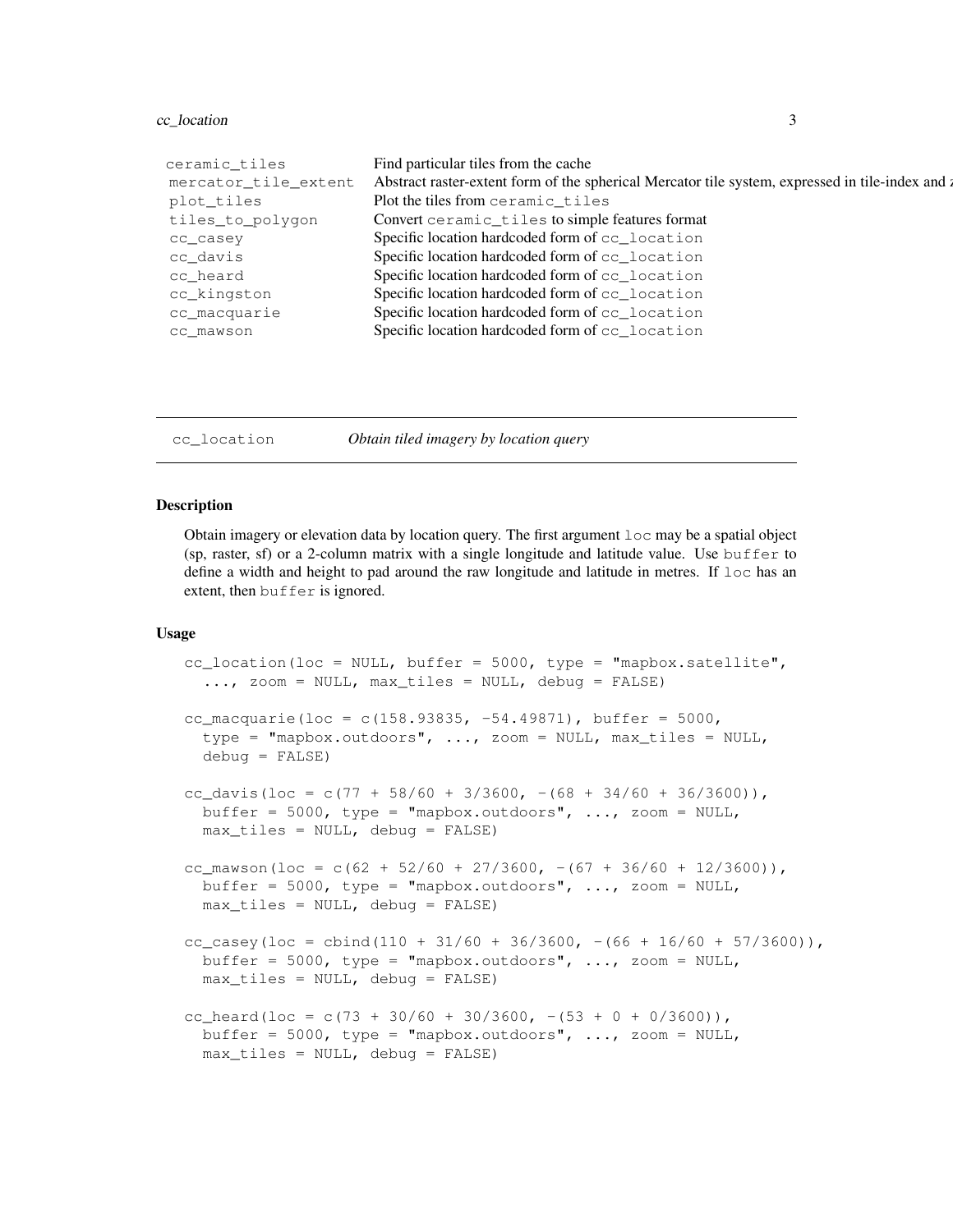```
cc_kingston(loc = c(147.70837, -42.98682), buffer = 5000,
  type = \texttt{mnapbox.outdoors}, \dots, \texttt{zoom} = \texttt{NULL}, \texttt{max\_tiles} = \texttt{NULL},debug = FALSE)cc_elevation(loc = NULL, buffer = 5000, ..., zoom = NULL,
```
 $max$  tiles = NULL, debug = FALSE)

```
Arguments
```

| loc       | a longitude, latitude pair of coordinates, or a spatial object                                    |
|-----------|---------------------------------------------------------------------------------------------------|
| buffer    | with in metres to extend around the location, ignored if 'loc' is a spatial object<br>with extent |
| type      | character string of provider imagery type (see Details)                                           |
| $\ddots$  | arguments passed to internal function, specifically base_url (see Details)                        |
| zoom      | desired zoom for tiles, use with caution - if NULL is chosen automatically                        |
| max tiles | maximum number of tiles to be read into memory - if NULL is set by zoom<br>constraints            |
| debug     | optionally print out files that will be used                                                      |

#### Details

cc\_elevation does extra work to unpack the DEM tiles from the RGB format.

Available types are 'elevation-tiles-prod' for AWS elevation tiles, and 'mapbox.satellite', 'mapbox.outdoors', 'mapbox.terrain-rgb' or any string accepted by Mapbox services.

Note that arguments max\_tiles and zoom are mutually exclusive. One or both must be NULL. If both are NULL then max\_tiles = 16L.

## Value

A raster::brick() object, either 'RasterBrick' with three layers (Red, Green, Blue) or with a single layer in the case of cc\_elevation().

#### Custom styles

Custom Mapbox styles may be specified with the argument base\_url in the form: "https://api.mapbox.com/sty Currently must be considered in-development.

```
if (!is.null(get_api_key())) {
img \leftarrow cc_location(cbind(147, -42), buffer = 1e5)
 ## this source does not need the Mapbox API, but we won't run the example unless it's set
dem \leq cc_kingston(buffer = 1e4, type = "elevation-tiles-prod")
raster:: plot (dem, col = grey(seq(0, 1, length = 94)))
```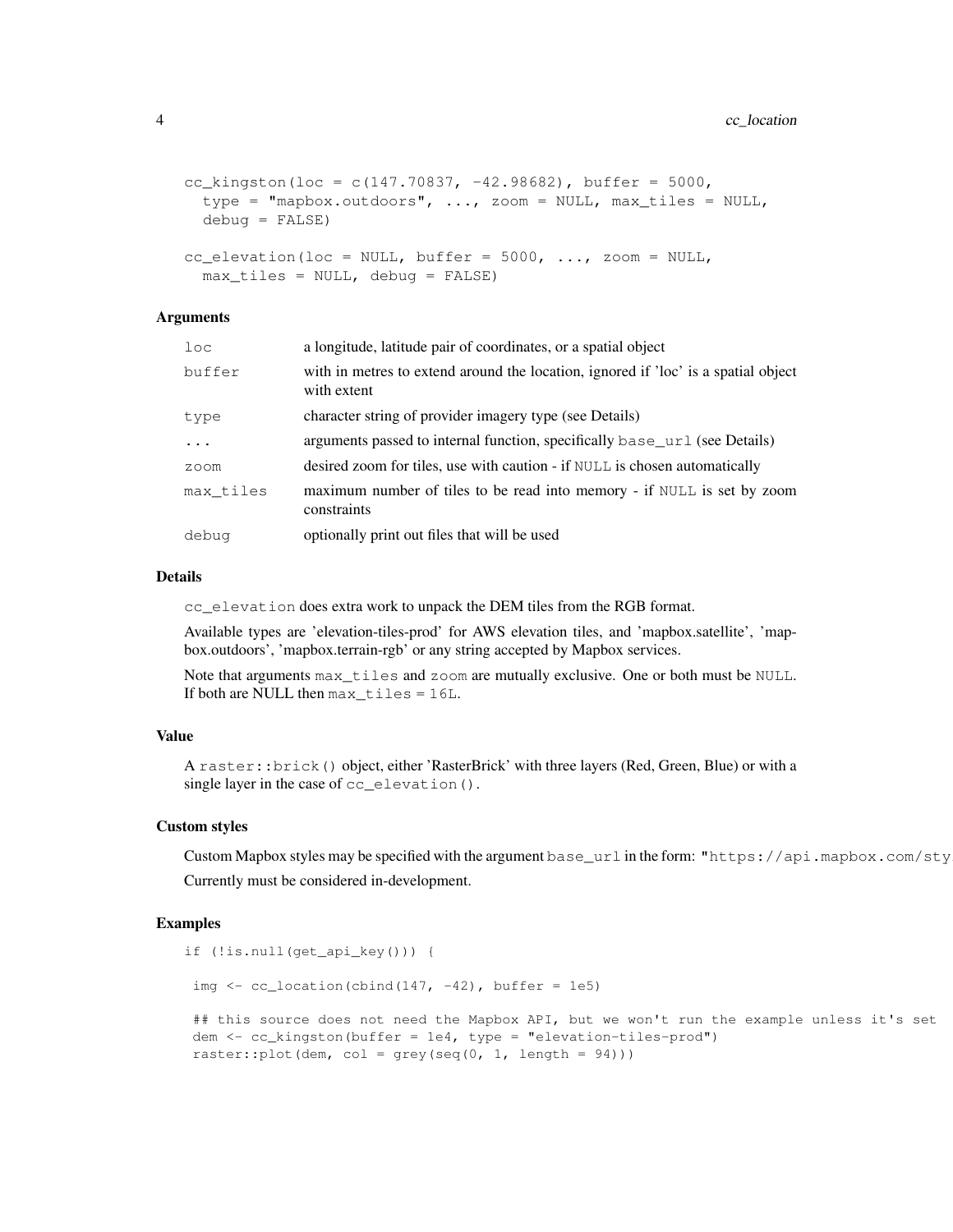## ceramic\_tiles 5

```
## Mapbox imagery
im <- cc_macquarie()
library(raster)
plotRGB(im)
}
```
ceramic\_tiles *Tile files*

## Description

Find existing files in the cache. Various options can be controlled, this is liable to change pending generalization across providers.

## Usage

```
ceramic_tiles(zoom = NULL, type = "mapbox.satellite",
  source = "api.mapbox.com", glob = NULL, regexp = NULL)
```
## Arguments

| zoom   | zoom level     |
|--------|----------------|
| type   | imagery type   |
| source | imagery source |
| glob   | see fs::dir ls |
| regexp | see fs::dir ls |

#### Value

A data frame of tile file paths with tile index, zoom, type, version, source and spatial extent.

```
if (interactive() && !is.null(get_api_key())) {
tiles <- ceramic_tiles(zoom = 0)
}
```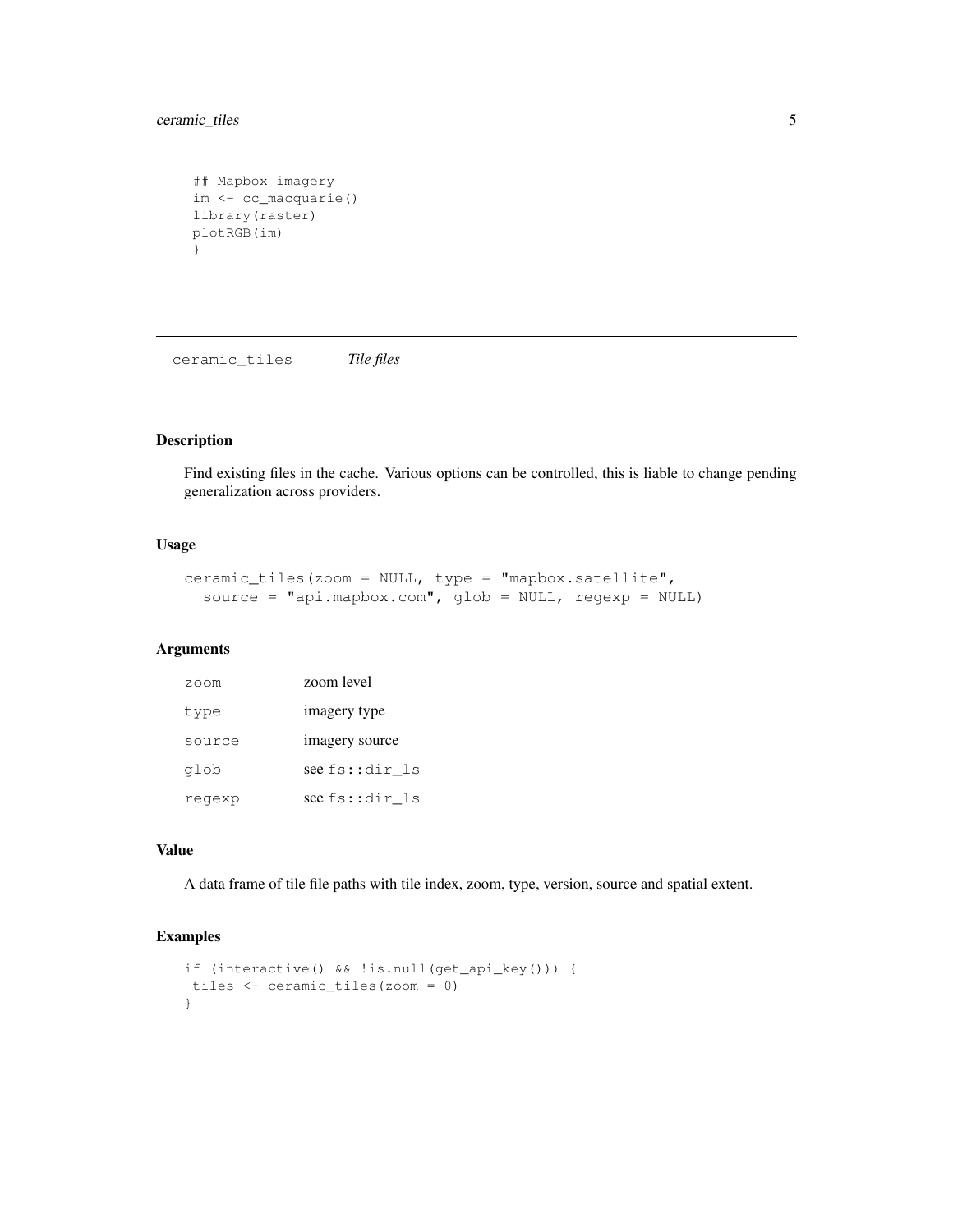```
clear_ceramic_cache
```
*Clear ceramic cache*

## Description

Delete all downloaded files in the ceramic\_cache().

#### Usage

```
clear_ceramic_cache(clobber = FALSE, ...)
```
## Arguments

| clobber                 | set to TRUE to avoid checks and delete files     |
|-------------------------|--------------------------------------------------|
| $\cdot$ $\cdot$ $\cdot$ | reserved for future arguments, currently ignored |

#### Value

This function is called for its side effect, but also returns the file paths as a character vector whether deleted or not, or NULL if the user cancels.

get-tiles-constrained *Get tiles with specific constraints*

## Description

Get tiles by zoom, by overall dimension, or by buffer on a single point.

## Usage

```
get\_tiles\_zoom(x, zoom = 0, ..., format = "png")get\_tiles\_dim(x, dim = c(512, 512), ..., format = "png")get\_tiles_buffer(x, buffer = NULL, ..., max\_tiles = 9,format = "png")
```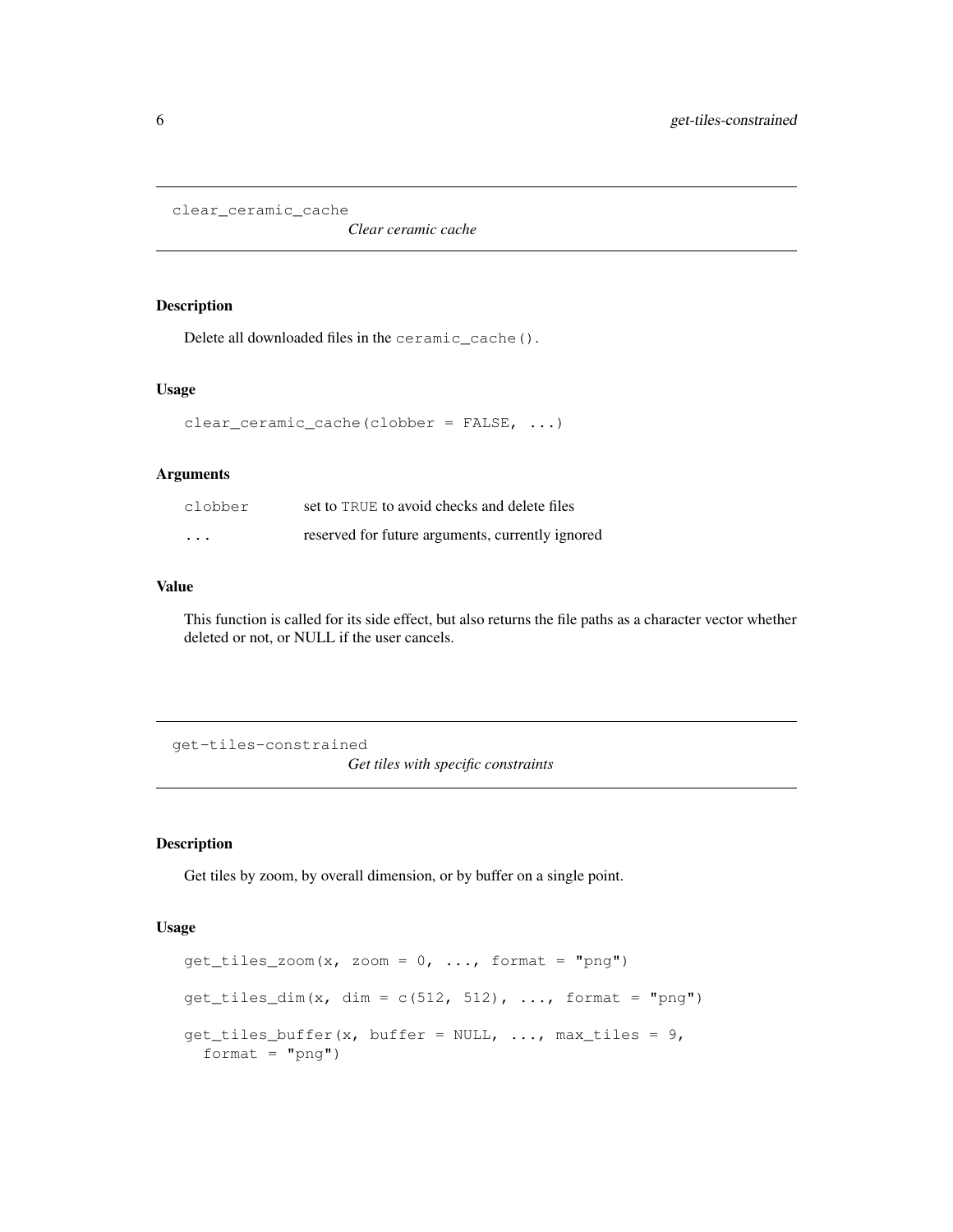#### **Arguments**

| X         | a spatial object with an extent                                                                       |
|-----------|-------------------------------------------------------------------------------------------------------|
| zoom      | desired zoom for tiles, use with caution - cannot be unset in get tiles zoom                          |
| $\cdot$   | passed to get_tiles()                                                                                 |
| format    | defaults to "png", also available is "jpg"                                                            |
| dim       | for get_tiles_dim the overall maximum dimensions of the image (padded<br>out to tile size of 256x256) |
| buffer    | width in metres to extend around the location, ignored if 'x' is a spatial object<br>with extent      |
| max tiles | maximum number of tiles - if NULL is set by zoom constraints                                          |

#### Details

Each function expects an extent in longitude latitude or a spatial object with extent as the first argument.

get\_tiles\_zoom() requires a zoom value, defaulting to 0

get\_tiles\_dim() requires a dim value, default to c(512,512), a set of 4 tiles

get\_tiles\_buffer() requires a single location (longitude, latitude) and a buffer in metres

#### Value

A list with files downloaded in character vector, a data frame of the tile indices, the zoom level used and the extent in raster::extent form.

## See Also

get\_tiles

```
if (!is.null(get_api_key())) {
ex <- raster::extent(146, 147, -43, -42)
tile_infoz <- get_tiles_zoom(ex, type = "mapbox.outdoors", zoom = 1)
tile_infod <- get_tiles_dim(ex, type = "mapbox.outdoors", dim = c(256, 256))
tile_infob <- get_tiles_buffer(cbind(146.5, -42.5), buffer = 5000, type = "mapbox.outdoors"
}
```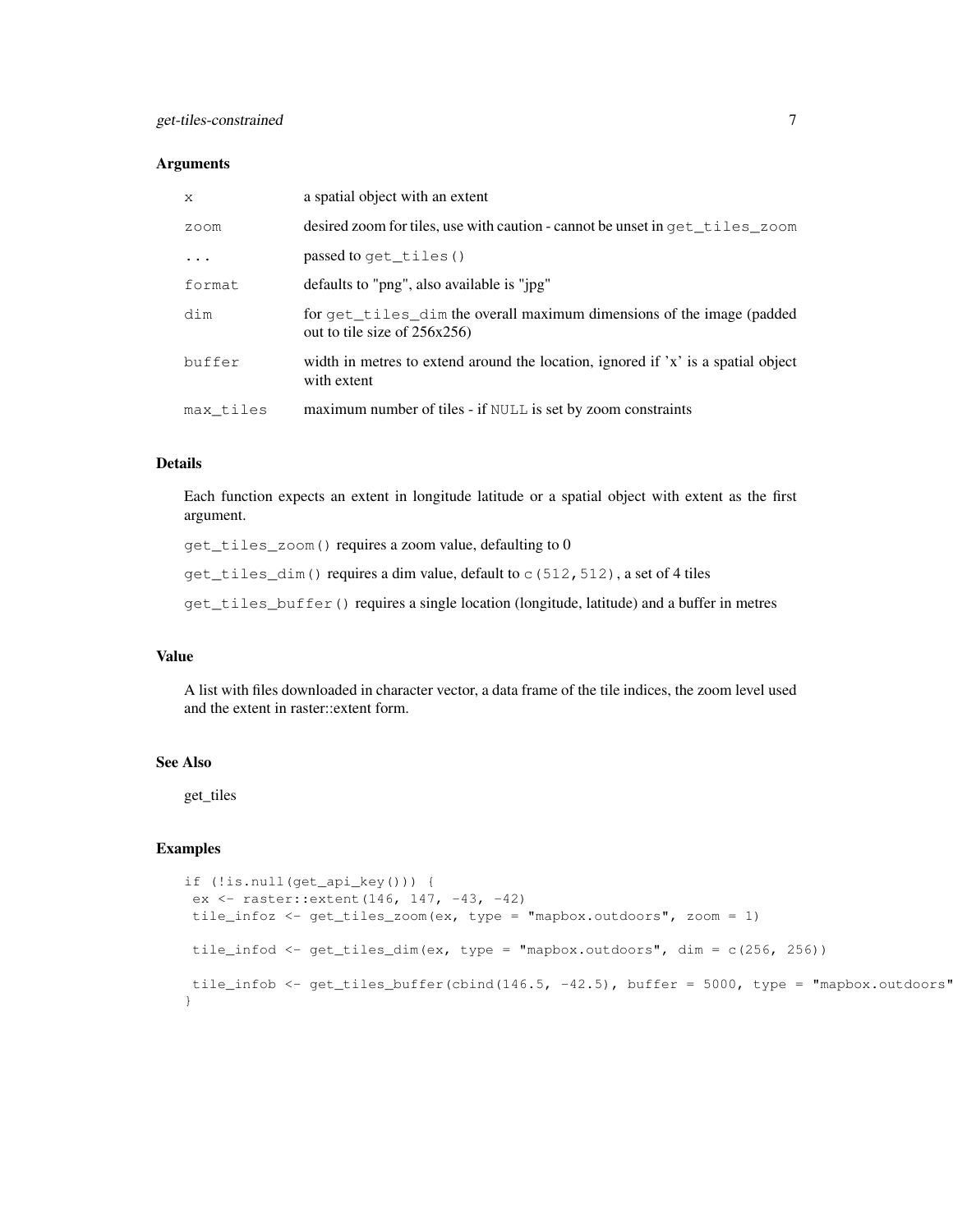#### Description

Mapbox tile providers require an API key. Other providers may not need a key and so this is ignored.

#### Usage

 $get\_api\_key$  (api = "mapbox", ...)

#### Arguments

| api     | character string denoting which service ("mapbox" only) |
|---------|---------------------------------------------------------|
| $\cdot$ | currently ignored                                       |

#### Details

The mapdeck package<sup>1</sup> has a more comprehensive tool for setting the Mapbox API key, if this is in use ceramic will find it first and use it.

To set your Mapbox API key obtain a key from https://account.mapbox.com/access-tokens/

1) Run this to set for the session 'Sys.setenv(MAPBOX\_API\_KEY=<yourkey>)'

OR,

```
2) To set permanently store 'MAPBOX_API_KEY=<yourkey>' in '~/.Renviron'.
```
There is a fairly liberal allowance for the actual name of the environment variable, any of 'MAP-BOX\_API\_KEY', 'MAPBOX\_API\_TOKEN', 'MAPBOX\_KEY', 'MAPBOX\_TOKEN', or 'MAP-BOX' will work (and they are sought in that order).

If no key is available, NULL is returned, with a warning.

## Value

The stored API key value, see Details.

## Examples

get\_api\_key()

<sup>1</sup>https://CRAN.r-project.org/package=mapdeck/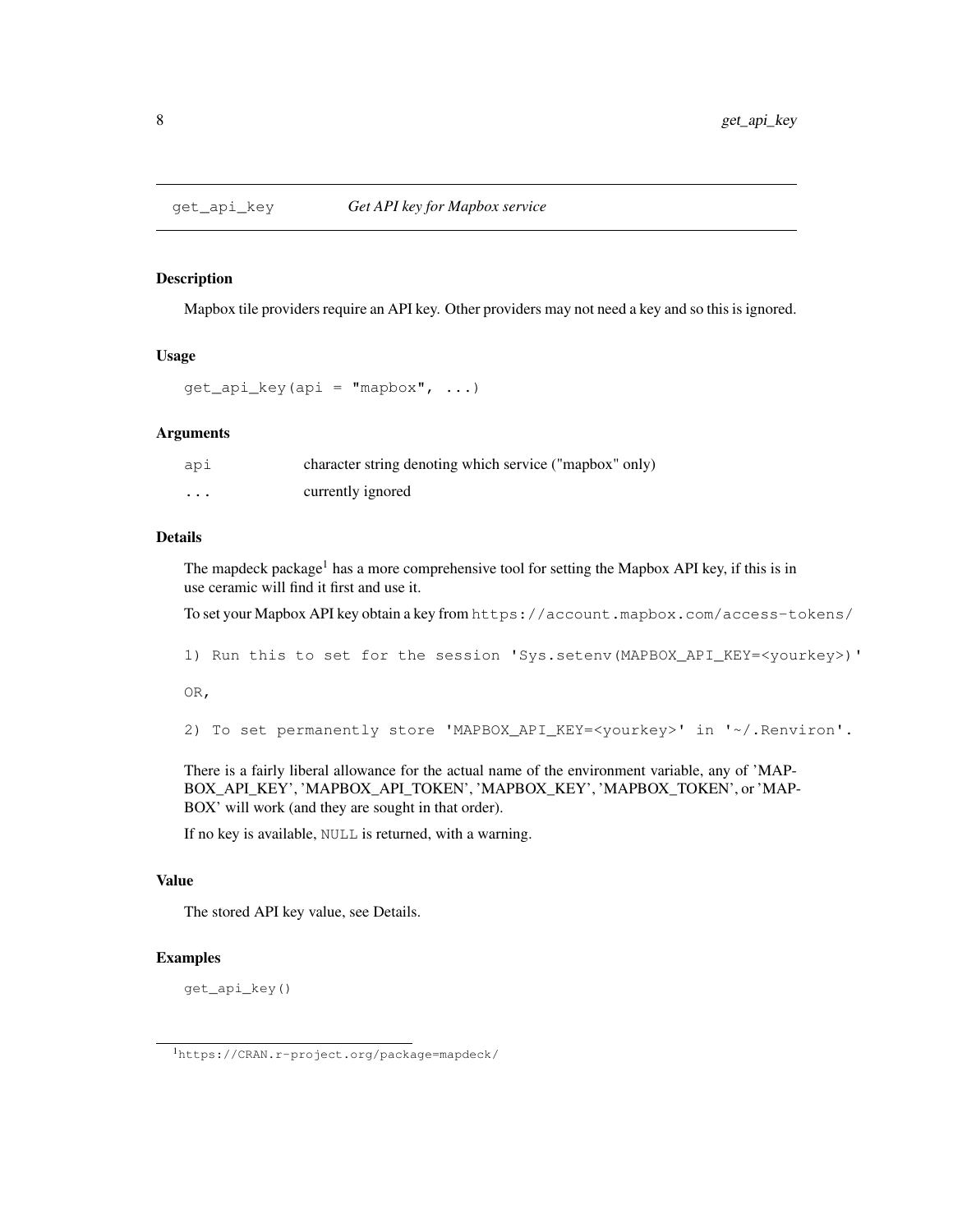#### **Description**

Obtain imagery or elevation tiles by location query. The first argument loc may be a spatial object (sp, raster, sf) or a 2-column matrix with a single longitude and latitude value. Use buffer to define a width and height to pad around the raw longitude and latitude in metres. If loc has an extent, then buffer is ignored.

#### Usage

```
get_tiles(x, buffer, type = "mapbox.satellite", crop_to_buffer = TRUE,
  format = NULL, ..., zoom = NULL, delay = FALSE, max\_tiles = NULL,base_url = NULL, verbose = TRUE)
```
#### Arguments

| X              | a longitude, latitude pair of coordinates, or a spatial object                                    |
|----------------|---------------------------------------------------------------------------------------------------|
| buffer         | width in metres to extend around the location, ignored if 'x' is a spatial object<br>with extent  |
| type           | character string of provider imagery type (see Details)                                           |
| crop_to_buffer |                                                                                                   |
|                | crop to the user extent, used for creation of output objects (otherwise is padded<br>tile extent) |
| format         | tile format to use, defaults to "jpg" for Mapbox satellite imagery and "png"<br>otherwise         |
| $\ddotsc$      | arguments passed to internal function, specifically base_url (see Details)                        |
| zoom           | desired zoom for tiles, use with caution - if NULL is chosen automatically                        |
| debug          | optionally print out files that will be used                                                      |
| max_tiles      | maximum number of tiles - if NULL is set by zoom constraints                                      |
| base url       | tile provider URL expert use only                                                                 |
| verbose        | report messages or suppress them                                                                  |

## Details

get\_tiles() may be run with no arguments, and will download (and report on) the default tile source at zoom 0. Arguments type, zoom (or max\_tiles), format may be used without setting loc or buffer and the entire world extent will be used. Please use with caution! There is no maximum on what will be downloaded, but it can be interrupted at any time.

Use debug = TRUE to avoid download and simply report on what would be done.

cc\_elevation does extra work to unpack the DEM tiles from the RGB format.

Available types are 'elevation-tiles-prod' for AWS elevation tiles, and 'mapbox.satellite', 'mapbox.outdoors', 'mapbox.terrain-rgb', 'mapbox.streets', 'mapbox.light', 'mapbox.dark' or any other string accepted by Mapbox services.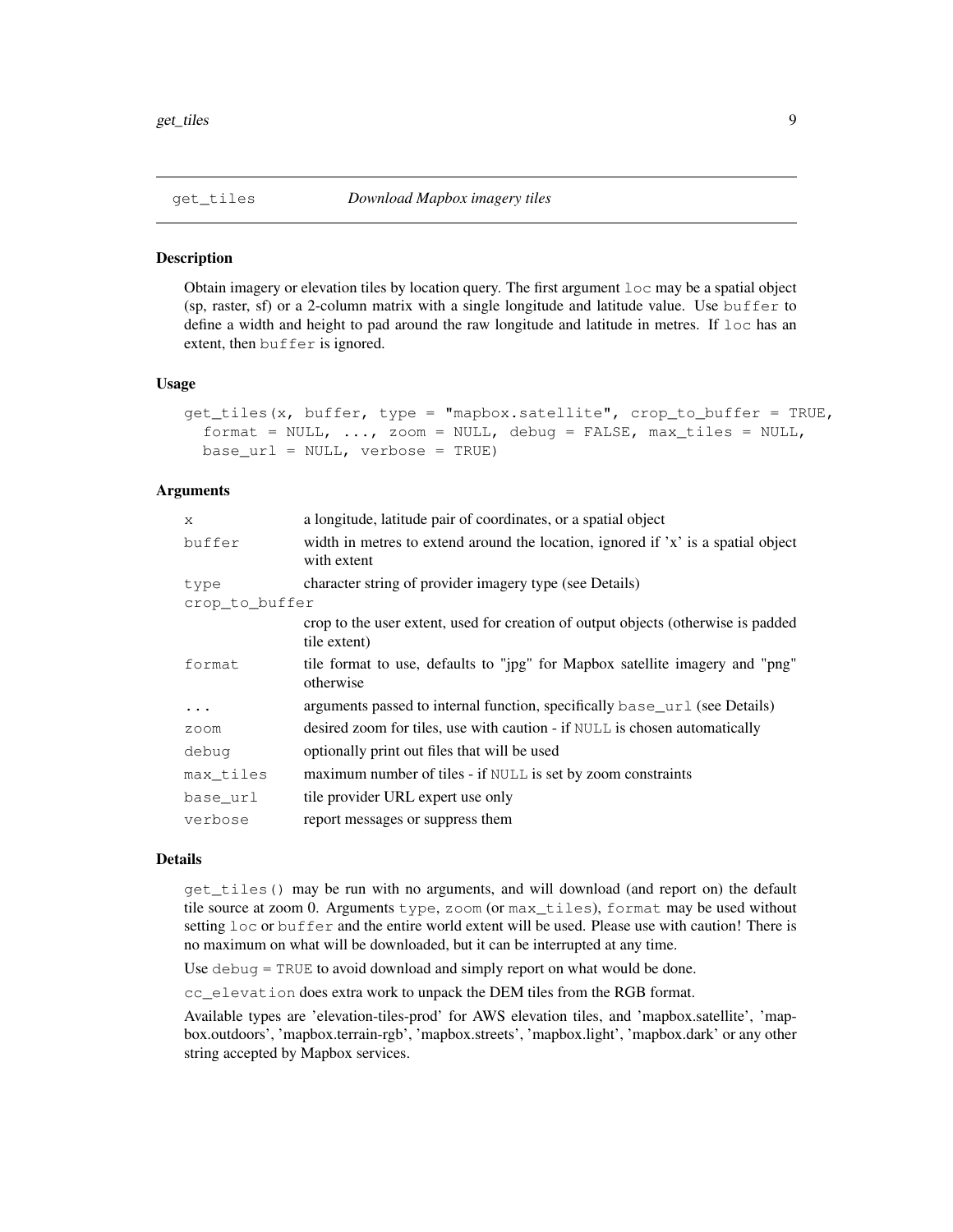## Value

A list with files downloaded in character vector, a data frame of the tile indices, the zoom level used and the extent in raster::extent form.

## See Also

get\_tiles\_zoom get\_tiles\_dim get\_tiles\_buffer

#### Examples

```
if (!is.null(get_api_key())) {
  tile_info <- qet_tiles(raster::extent(146, 147, -43, -42), type = "mapbox.outdoors", zoom
}
```
mercator\_tile\_extent *Tile extent*

## Description

Calculate tile extent for a given x, y tile at a zoom level.

#### Usage

```
mercator_tile_extent(tile_x, tile_y, zoom, tile_size = 256)
```
## Arguments

| tile x    | x coordinate of tile                           |
|-----------|------------------------------------------------|
| tile y    | y coordinate of tile                           |
| zoom      | zoo level                                      |
| tile size | tile dimensions (assumed square, i.e. 256x256) |

## Details

Currently only spherical Mercator is supported.

## Value

A numeric vector of the spatial extent, in 'xmin', 'xmax', 'ymin', 'ymax' form.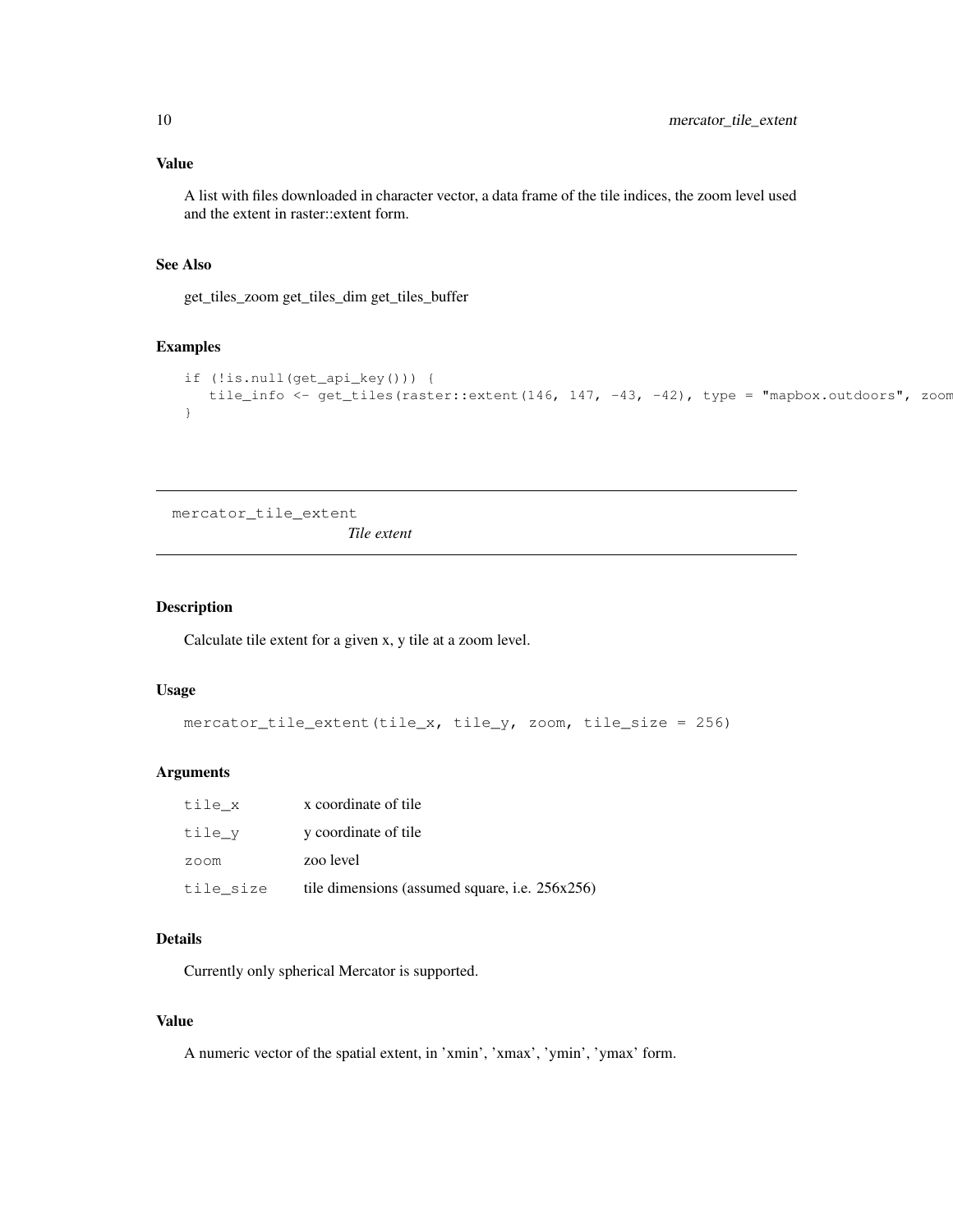#### plot\_tiles 11

#### Examples

```
mercator_tile_extent(2, 4, zoom = 10)
qlobal \leq mercator_tile_extent(0, 0, zoom = 0)
plot(NA, xlim = global[c("xmin", "xmax")], ylim = global[c("ymin", "ymax")])
rect_plot <- function(x) rect(x["xmin"], x["ymin"], x["xmax"], x["ymax"])
rect_plot(mercator_tile_extent(1, 1, zoom = 2))
rect_plot(mercator_tile_extent(2, 1, zoom = 2))
rect_plot(mercator_tile_extent(1, 2, zoom = 2))
rect_plot(mercator_tile_extent(1, 1, zoom = 4))
rect_plot(mercator_tile_extent(2, 1, zoom = 4))
rect_plot(mercator_tile_extent(1, 2, zoom = 4))
```
plot\_tiles *Plot slippy map tiles*

#### **Description**

Create a new plot of tile rectangles, or add to an existing plot.

#### Usage

```
plot_tiles(x, ..., add = FALSE, label = TRUE, cex = 0.6,
  add_coast = TRUE, include_zoom = TRUE)
```
tiles\_to\_polygon(x)

#### Arguments

| $\mathsf{x}$ | tiles as create by ceramic_tiles()                          |
|--------------|-------------------------------------------------------------|
| $\ddots$     | arguments passed to $graphics::rect()$                      |
| add          | add to an existing plot?                                    |
| label        | include text label?                                         |
| cex          | relative size of text label if drawn (see $text{text}(i)$ ) |
| add coast    | include a basic coastline on the plot?                      |
|              | include zoom include zoom level with text label if drawn?   |

#### Details

The extent ('xmin', 'xmax', 'ymin', 'ymax') is used directly to draw the tiles so must be in the native Mercator coordinate system used by most tile servers.

#### Value

plot\_tiles() is called for its side-effect, a plot, and returns NULL invisibly. tiles\_to\_polygon returns a simple features polygon data frame.